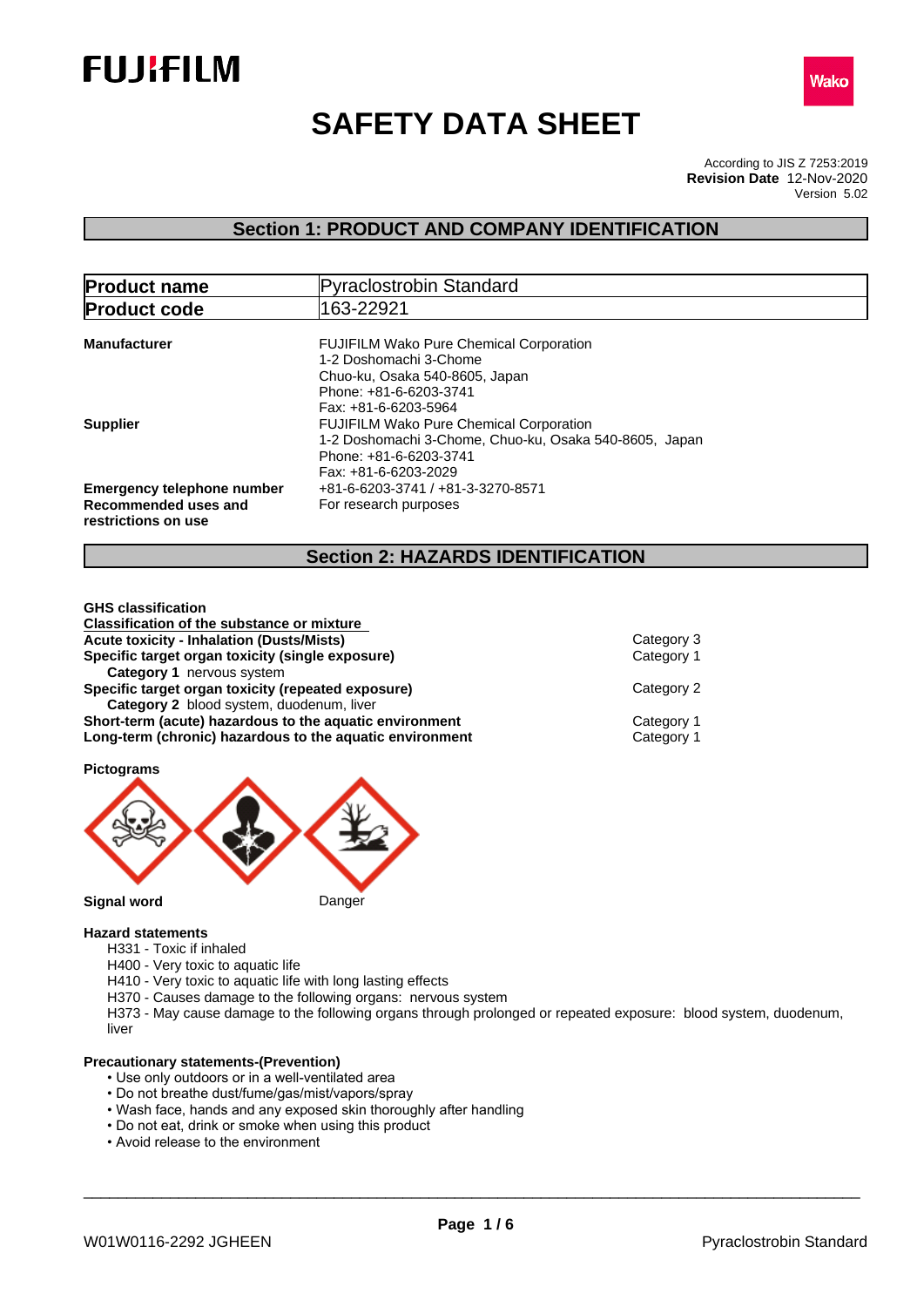#### **Precautionary statements-(Response)**

- IF exposed: Call a POISON CENTER or doctor/physician
- IF INHALED: Remove victim to fresh air and keep at rest in a position comfortable for breathing.
- Call a POISON CENTER or doctor/physician
- Collect spillage

#### **Precautionary statements-(Storage)**

- Store in a well-ventilated place. Keep container tightly closed
- Store locked up.
- **Precautionary statements-(Disposal)**

• Dispose of contents/container to an approved waste disposal plant

# **Others**

**Other hazards** Not available

# **Section 3: COMPOSITION/INFORMATION ON INGREDIENTS**

**Single Substance or Mixture** Substance

#### **Formula** C19H18ClN3O4

| <b>Chemical</b><br>∣Name | Weight-%   | Molecular weight | <b>ENCS</b> | <b>ISHL</b><br>. .<br><b>No</b> | <b>CAS RN</b>                                         |
|--------------------------|------------|------------------|-------------|---------------------------------|-------------------------------------------------------|
| Pyraclostrobir           | ۵R<br>JU.U | 387.82           | N/A         | 1.207<br>$\sqrt{2}$<br>∼-<br>∼  | <u>ര പ</u><br>$\sim$ 0.4 $\sim$<br>750°<br>⊦o-u<br>~- |

**Impurities and/or Additives** : Not applicable

# **Section 4: FIRST AID MEASURES**

#### **Inhalation**

Remove to fresh air. If symptoms persist, call a physician.

#### **Skin contact**

Wash off immediately with soap and plenty of water. If symptoms persist, call a physician.

#### **Eye contact**

IF IN EYES: Rinse cautiously with water for several minutes. Remove contact lenses, if present and easy to do. Continue rinsing. Immediate medical attention is required.

#### **Ingestion**

Rinse mouth. Never give anything by mouth to an unconscious person. Call a physician or poison control center immediately. Do not induce vomiting without medical advice.

#### **Protection of first-aiders**

Use personal protective equipment as required.

# **Section 5: FIRE FIGHTING MEASURES**

#### **Suitable extinguishing media**

Water spray (fog), Carbon dioxide (CO2), Foam, Extinguishing powder, Sand

# **Unsuitable extinguishing media**

No information available

### **Specific hazards arising from the chemical product**

Thermal decomposition can lead to release of irritating and toxic gases and vapors.

**Special extinguishing method**

# No information available

# **Special protective actions for**

### **fire-fighters**

Use personal protective equipment as required.Firefighters should wear self-contained breathing apparatus and full firefighting turnout gear.

# **Section 6: ACCIDENTAL RELEASE MEASURES**

#### **Personal precautions, protective equipment and emergency procedures**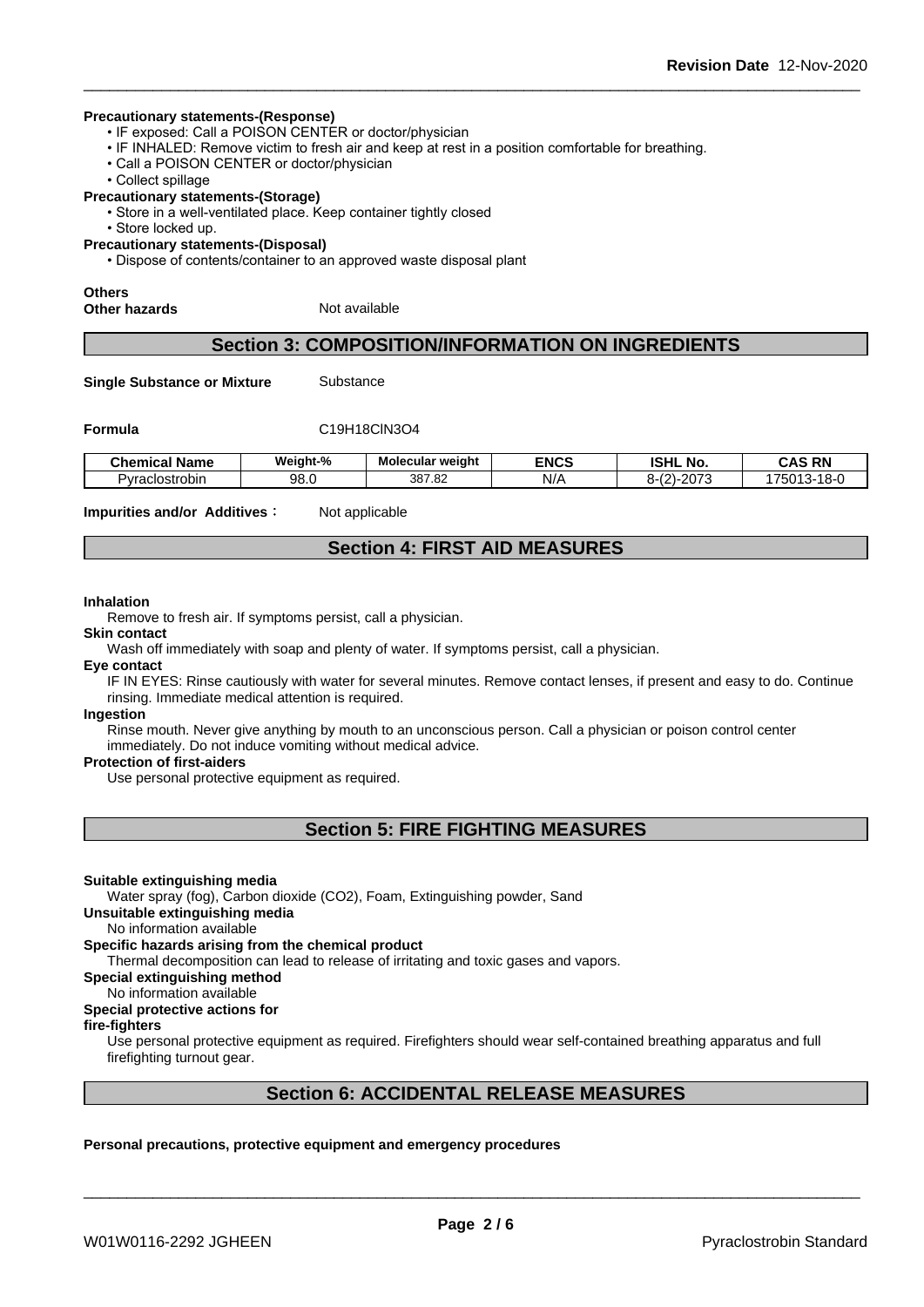For indoor, provide adequate ventilation process until the end of working. Deny unnecessary entry other than the people involved by, for example, using a rope. While working, wear appropriate protective equipments to avoid adhering it on skin, or inhaling the gas. Work from windward, and retract the people downwind.

#### **Environmental precautions**

To be careful not discharged to the environment without being properly handled waste water contaminated.

**Methods and materials for contaminent and methods and materials for cleaning up**

Sweep up and gather scattered particles, and collect it in an empty airtight container.

**Recoverly, neutralization** No information available

**Secondary disaster prevention measures**

Clean contaminated objects and areas thoroughly observing environmental regulations.

# **Section 7: HANDLING AND STORAGE**

### **Handling**

#### **Technical measures**

Avoid contact with strong oxidizing agents. Use with local exhaust ventilation.

#### **Precautions**

Do not rough handling containers, such as upsetting, falling, giving a shock, and dragging. Prevent leakage, overflow, and scattering. Not to generate steam and dust in vain. Seal the container after use. After handling, wash hands and face, and then gargle. In places other than those specified, should not be smoking or eating and drinking. Should not be brought contaminated protective equipment and gloves to rest stops. Deny unnecessary entry of non-emergency personnel to the handling area.

#### **Safety handling precautions**

Avoid contact with skin, eyes or clothing. Use personal protective equipment as required.

| <b>Storage</b>            |                                                                                                        |
|---------------------------|--------------------------------------------------------------------------------------------------------|
| Safe storage conditions   |                                                                                                        |
| <b>Storage conditions</b> | Keep container protect from light tightly closed. Store in a cool (2-10 °C) place. Store<br>locked up. |
| Safe packaging material   | Glass                                                                                                  |

**Incompatible substances** Strong oxidizing agents

# **Section 8: EXPOSURE CONTROLS/PERSONAL PROTECTION**

#### **Engineering controls**

In case of indoor workplace, seal the source or use a local exhaust system. Provide the safety shower facility, and handand eye-wash facility. And display their position clearly.

**Exposure limits** This product, as supplied, does not contain any hazardous materials with occupational exposure limits established by the region specific regulatory bodies.

**Personal protective equipment Respiratory protection** Dust mask **Hand protection** Protection gloves **Skinandbody protection** Long-sleeved work clothes

**General hygiene considerations**

**Eye protection Eye** protective eyeglasses or chemical safety goggles

Handle in accordance with good industrial hygiene and safety practice.

# **Section 9: PHYSICAL AND CHEMICAL PROPERTIES**

**Form Color** White - yellow **Appearance crystalline powder - powder Odor Odor** No data available<br> **Melting point/freezing point All and Secure 2008** 67 °C **Melting point/freezing point Boiling point, initial boiling point and boiling range** No data available **Flammability** No data available **Evaporation rate:** No data available **Flammability (solid, gas):** No data available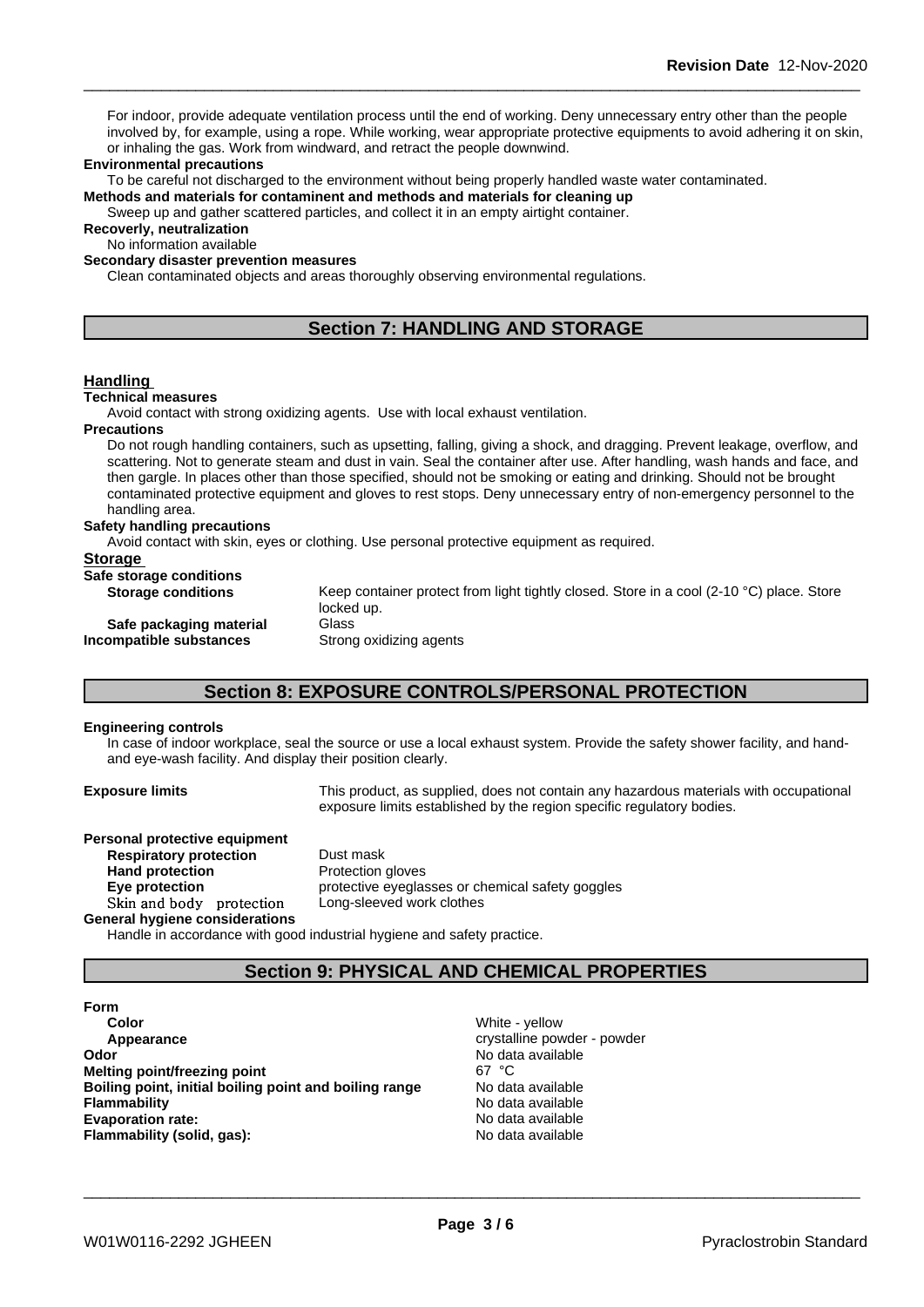**Upper/lower flammability or explosive limits Upper** : the contract of the contract of the contract of the contract of the contract of the contract of the contract of the contract of the contract of the contract of the contract of the contract of the contract of the **Lower** : **Lower** : **Constant Constant Constant Constant Constant Constant Constant Constant Constant Constant Constant Constant Constant Constant Constant Constant Constant Constant Constant Constant Constant Constant Con Auto-ignition temperature: Decomposition temperature:** No data available **pH**  $\blacksquare$  No data available **Viscosity (coefficient of viscosity)** No data available **Dynamic viscosity No data available** 

**n-Octanol/water partition coefficient:(log Pow) No data available<br>
Vapour pressure Modata available Vapour pressure**<br> **Specific Gravity / Relative density**<br>
Specific Gravity / Relative density<br>
No data available **Specific Gravity / Relative density Vapour density No data available Particle characteristics** No data available

**Flash Available**<br>No data available **Solubilities** Ethanol and acetone : soluble . water : practically insoluble,or insoluble .

# **Section 10: STABILITY AND REACTIVITY**

#### **Stability**

**Reactivity** No data available **Chemical stability** May be altered by light. **Hazardous reactions** None under normal processing **Conditions to avoid** Extremes of temperature and direct sunlight **Incompatible materials** Strong oxidizing agents **Hazardous decomposition products** Carbon monooxide (CO), Carbon dioxide (CO2), Nitrogen oxides (NOx), Halides

# **Section 11: TOXICOLOGICAL INFORMATION**

| <b>Acute toxicity</b> |                       |                    |                        |
|-----------------------|-----------------------|--------------------|------------------------|
| <b>Chemical Name</b>  | Oral LD50             | <b>Dermal LD50</b> | <b>Inhalation LC50</b> |
| Pvraclostrobin        | 5000<br>) ma/ka (rat) | 2000 mg/kg (rat)   | 0.58 ma/L<br>(rat)     |

| <b>Chemical Name</b> | Acute toxicity -oral- source      | Acute toxicity -dermal- source Acute toxicity -inhalation gas-   |                          |
|----------------------|-----------------------------------|------------------------------------------------------------------|--------------------------|
|                      | information                       | information                                                      | source information       |
| Pyraclostrobin       | Based on the NITE GHS             | Based on the NITE GHS                                            | Based on the NITE GHS    |
|                      | classification results.           | classification results.                                          | Iclassification results. |
|                      |                                   |                                                                  |                          |
|                      |                                   |                                                                  |                          |
| <b>Chemical Name</b> | <b>Acute toxicity -inhalation</b> | Acute toxicity -inhalation dust-Acute toxicity -inhalation mist- |                          |
|                      | vapor-source information          | source information                                               | source information       |
| Pyraclostrobin       | Based on the NITE GHS             | Based on the NITE GHS                                            | Based on the NITE GHS    |

#### **Skin irritation/corrosion**

| <b>Chemical Name</b>                  | Skin corrosion/irritation source information         |
|---------------------------------------|------------------------------------------------------|
| Pyraclostrobin                        | Based on the NITE GHS classification results.        |
| Serious eye damage/ irritation        |                                                      |
| <b>Chemical Name</b>                  | Serious eye damage/irritation source information     |
| Pyraclostrobin                        | Based on the NITE GHS classification results.        |
| Respiratory or skin sensitization     |                                                      |
| <b>Chemical Name</b>                  | Respiratory or Skin sensitization source information |
| Pyraclostrobin                        | Based on the NITE GHS classification results.        |
| <b>Reproductive cell mutagenicity</b> |                                                      |
| <b>Chemical Name</b>                  | germ cell mutagencity source information             |
| Pyraclostrobin                        | Based on the NITE GHS classification results.        |
|                                       |                                                      |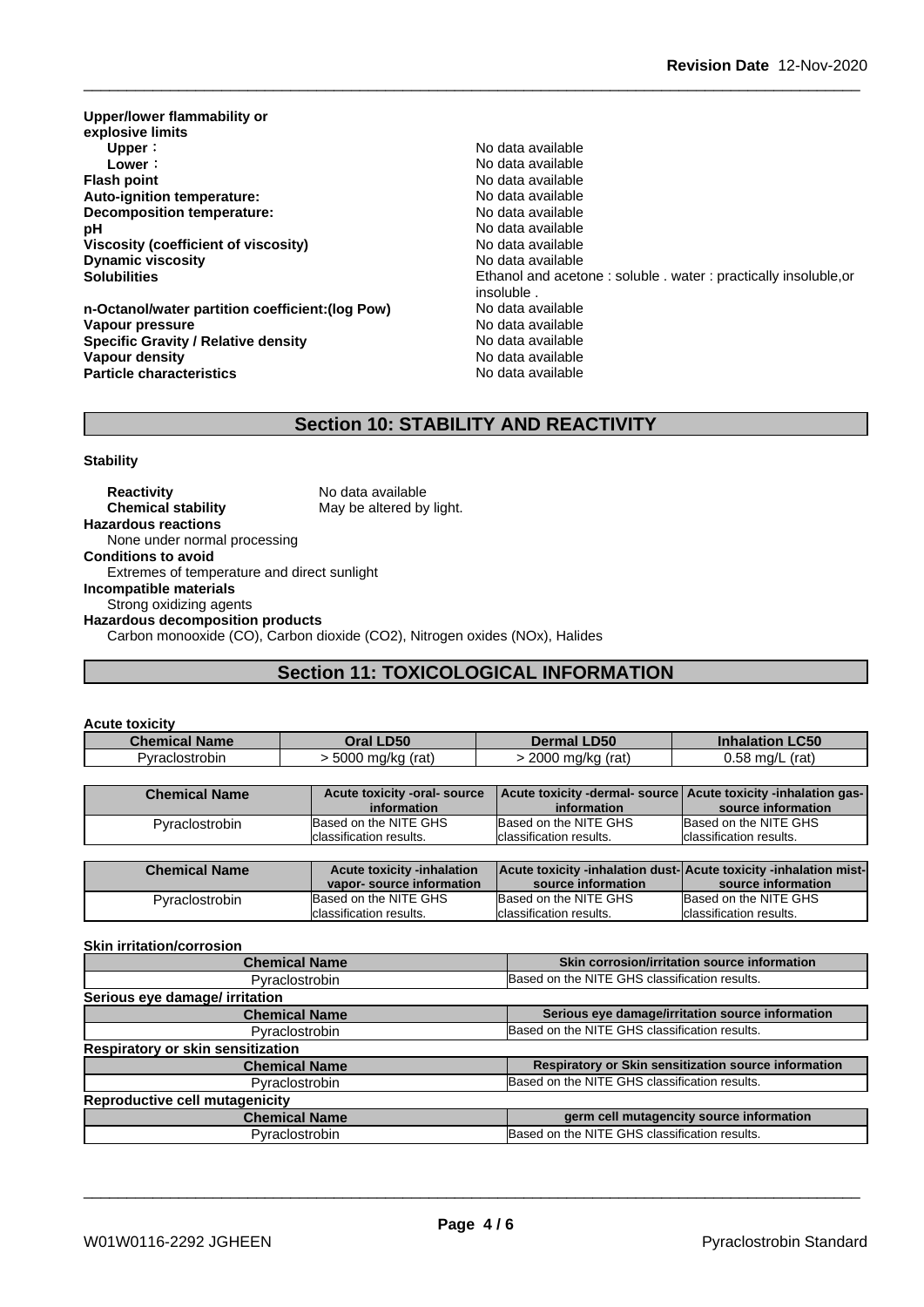#### **Carcinogenicity**

| <b>Chemical Name</b> | Carcinogenicity source information            |
|----------------------|-----------------------------------------------|
| iYraclostrobin       | Based on the NITE GHS classification results. |

#### **Reproductive toxicity**

| <b>Chemical Name</b>          | Reproductive toxicity source information      |
|-------------------------------|-----------------------------------------------|
| Pyraclostrobin                | Based on the NITE GHS classification results. |
| <b>STOT-single exposure</b>   |                                               |
| <b>Chemical Name</b>          | STOT -single exposure- source information     |
| Pyraclostrobin                | Based on the NITE GHS classification results. |
| <b>STOT-repeated exposure</b> |                                               |
| <b>Chemical Name</b>          | STOT-repeated exposure- source information    |
| <b>Pyraclostrobin</b>         | Based on the NITE GHS classification results. |
| <b>Aspiration hazard</b>      |                                               |
| <b>Chemical Name</b>          | <b>Aspiration Hazard source information</b>   |
| Pyraclostrobin                | Based on the NITE GHS classification results. |
|                               |                                               |

# **Section 12: ECOLOGICAL INFORMATION**

#### **Ecotoxicity**

| <b>Chemical Name</b> | Algae/aguatic plants | Fish              | Crustacea |
|----------------------|----------------------|-------------------|-----------|
| Pyraclostrobin       | N/A                  | .C50:Fathead mino | N/A       |
|                      |                      | $0.019$ mg/L 96h  |           |

#### **Other data**

| ------------         |                                                                                |                                      |
|----------------------|--------------------------------------------------------------------------------|--------------------------------------|
| <b>Chemical Name</b> | Short-term (acute) hazardous to the                                            | Long-term (chronic) hazardous to the |
|                      | laquatic environment source information aquatic environment source information |                                      |
| Pyraclostrobin       | Based on the NITE GHS classification                                           | Based on the NITE GHS classification |
|                      | Iresults.                                                                      | <i>c</i> esults.                     |

| Persistence and degradability    | No information available |
|----------------------------------|--------------------------|
| <b>Bioaccumulative potential</b> | No information available |
| <b>Mobility in soil</b>          | No information available |
| Hazard to the ozone layer        | No information available |

# **Section 13: DISPOSAL CONSIDERATIONS**

#### **Waste from residues**

Disposal should be in accordance with applicable regional, national and local laws and regulations. **Contaminated container and contaminated packaging**

Disposal should be in accordance with applicable regional, national and local laws and regulations.

# **Section 14: TRANSPORT INFORMATION**

| <b>ADR/RID</b>                 |                                               |  |  |  |
|--------------------------------|-----------------------------------------------|--|--|--|
| UN number                      | UN2811                                        |  |  |  |
| Proper shipping name:          | Toxic solid, organic, n.o.s. (Pyraclostrobin) |  |  |  |
| <b>UN classfication</b>        | 6.1                                           |  |  |  |
| <b>Subsidiary hazard class</b> |                                               |  |  |  |
| Packing group                  | Ш                                             |  |  |  |
| <b>Marine pollutant</b>        | Yes                                           |  |  |  |
| <b>IMDG</b>                    |                                               |  |  |  |
| <b>UN number</b>               | UN2811                                        |  |  |  |
| Proper shipping name:          | Toxic solid, organic, n.o.s. (Pyraclostrobin) |  |  |  |
| <b>UN classfication</b>        | 6.1                                           |  |  |  |
| <b>Subsidiary hazard class</b> |                                               |  |  |  |
| Packing group                  | Ш                                             |  |  |  |
|                                |                                               |  |  |  |